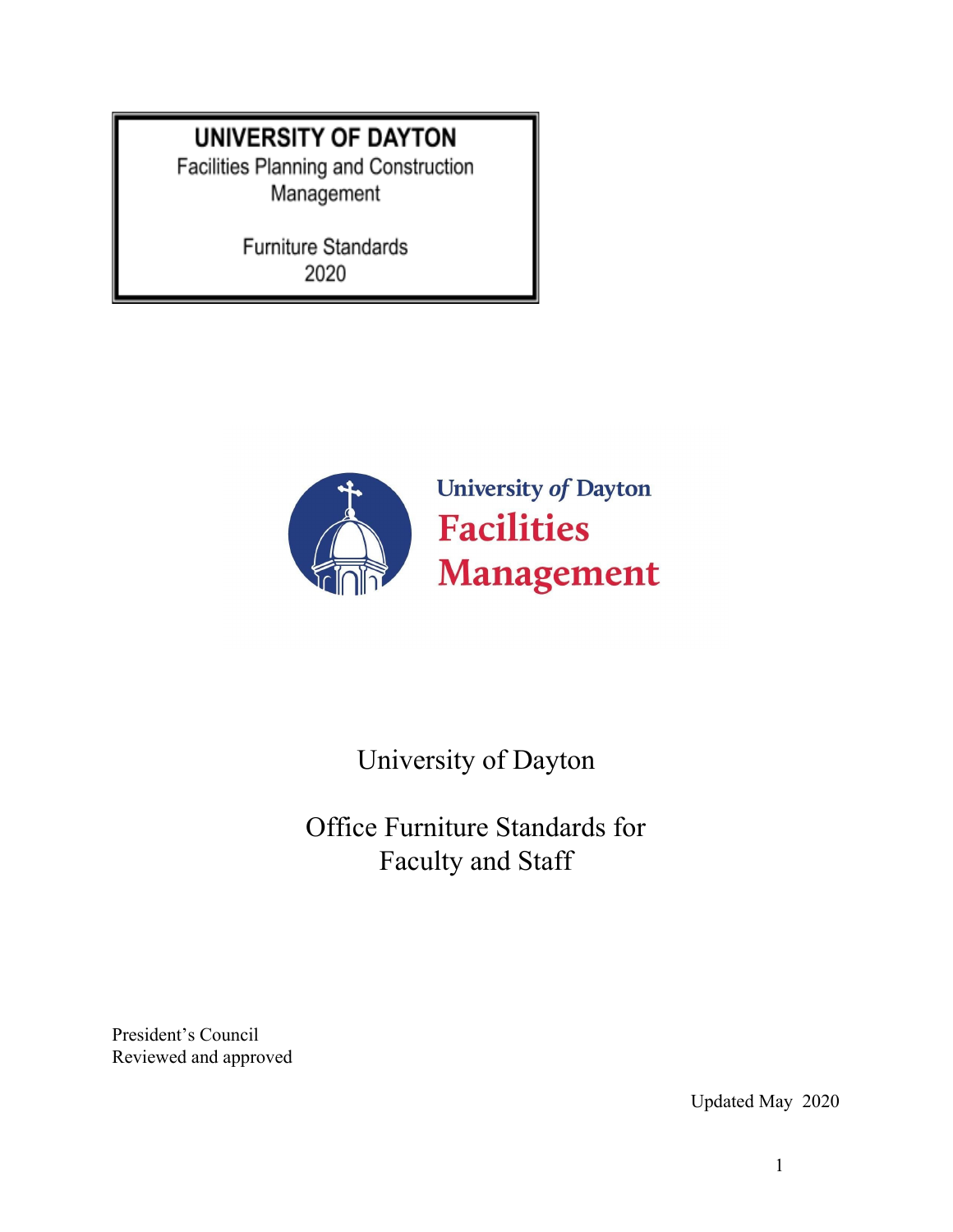**Furniture Standards** 2020



Purpose of furniture standards:

- Consistency of quality, warranty, service of furniture purchased for University use
- Consistency of image projected
- Value for University dollars expended
- Consistency among faculty and staff offices

Process for furniture selection and approval, and funding:

- Department contacts FPCM with request, identifying personnel and job description
- FM meets with office occupant to assess needs, develop furniture specifications; then specifications are reviewed to determine whether they fall within standards quality and/or cost level
- Ergonomic evaluations are available upon request for either existing or new workstations by Environmental Health and Safety/Risk Management.
- FM completes "Furniture Funding Worksheet for Expenditures Exceeding Standard Allotments" if needs are above standards quantity and/or cost level
- Upon completion of funding paperwork, furniture order is placed
- FM reserves the right to deny or remove furniture or equipment that is a safety concern or deemed inappropriate.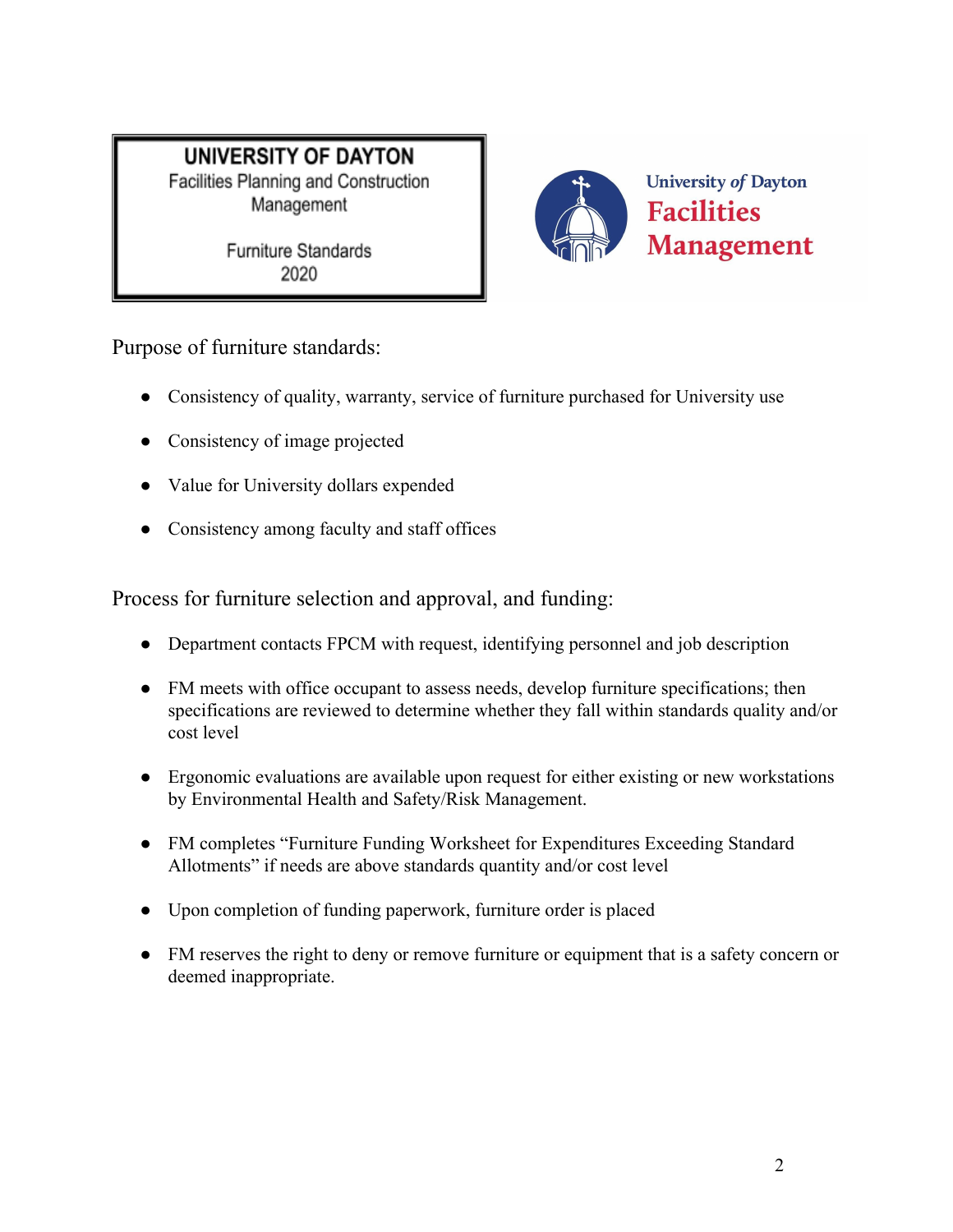# **UNIVERSITY OF DAYTON**

Facilities Planning and Construction Management

> Furniture Standards 2020



Type of space/end user: ● Full-Time Faculty Standard Furniture pieces: ● 66" w x 30" d desk with drawer pedestal ● 48" w x 24" d return with drawer pedestal ● lap drawer ● 1- 48" w overhead rail mounted binder bin with light and tackboard ● 1 – 36" w 52" h 4-drawer vertical file, with lock and hanging file frames ● 1 - 36" w x 84" h bookcase with adjustable shelves ● Desk Chair: Fabric upholstered chair with pneumatic height adjustment, adjustable arms, adjustable lumbar support, tilt, swivel, with casters. May have adjustable seat depth, back lock 2 - Guest chairs: Fabric upholstered chair with either legs or sled base, fixed arms or no arms, metal painted frame

| Standard furniture<br>construction: | Desk and return: Metal structure, laminate top |
|-------------------------------------|------------------------------------------------|
|                                     | File cabinets, bookcases: Metal                |

| Quality similar to: | Desk and return: Steelcase Universal worksurfaces or similar |
|---------------------|--------------------------------------------------------------|
|                     | File cabinet: Steelcase Universal Series or similar          |
|                     | Bookcases: Steelcase Universal Storage Products or similar   |
|                     | Desk chair: Steelcase Amia or similar                        |
|                     | Guest chairs: Steelcase Reply or similar                     |

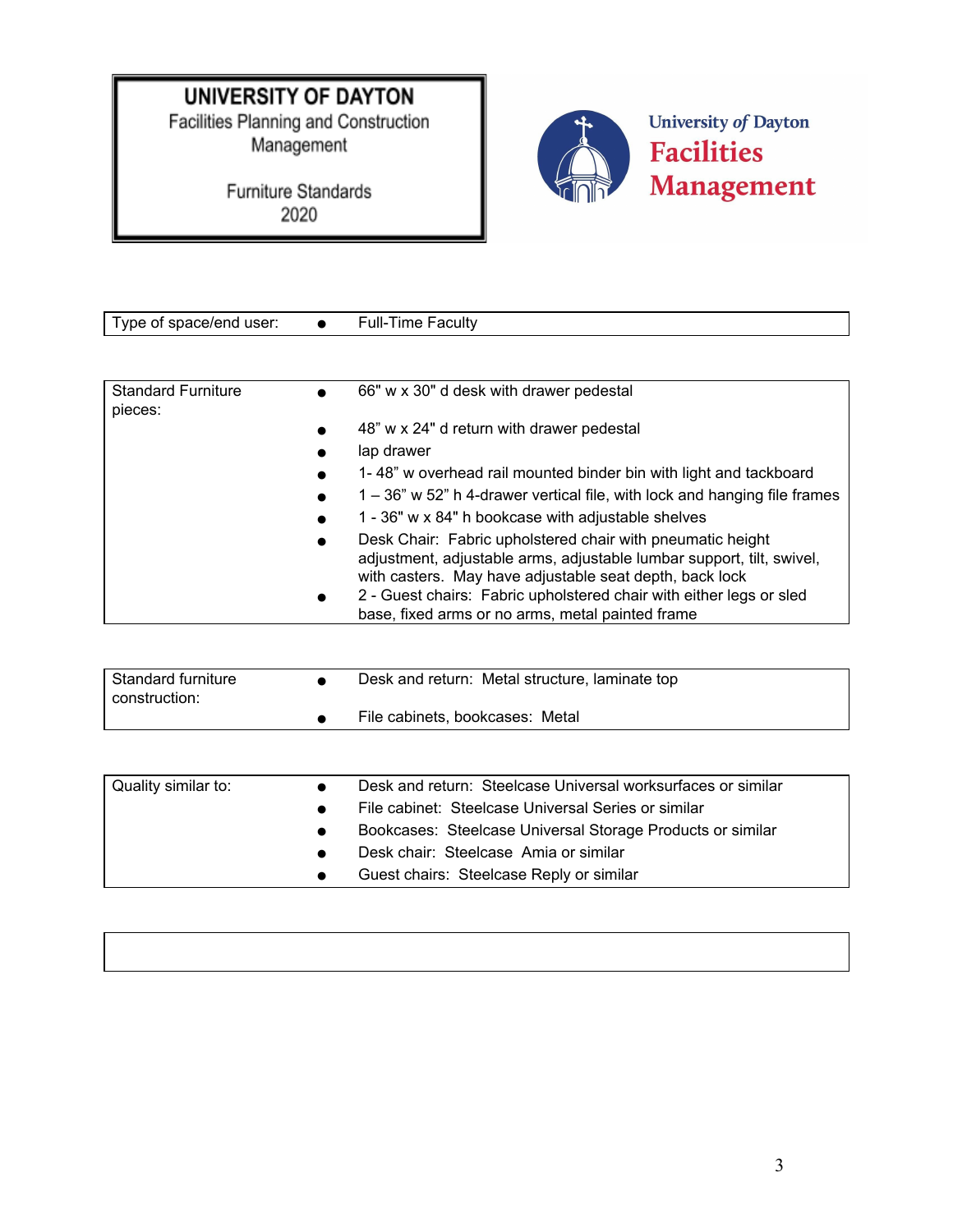Management



| Type of space/end user:   | Part-Time Faculty                                                         |
|---------------------------|---------------------------------------------------------------------------|
|                           |                                                                           |
|                           |                                                                           |
| <b>Standard Furniture</b> | 66" w x 30" d desk with 2 drawer pedestals                                |
| pieces:                   |                                                                           |
|                           | lap drawer                                                                |
|                           | 1 – 36" w 52" h 4-drawer vertical file, with lock and hanging file frames |
|                           | 1 - 36" w x 84" h bookcase with adjustable shelves                        |
|                           | Desk Chair: Fabric upholstered chair with pneumatic height                |
|                           | adjustment, adjustable arms, adjustable lumbar support, tilt, swivel,     |
|                           | with casters. May have adjustable seat depth, back lock                   |
|                           | 1 - Guest chair: Fabric upholstered chair with either legs or sled base,  |
|                           | fixed arms or no arms, metal painted frame                                |

| Standard furniture<br>construction: | Desk: Metal structure, laminate top |
|-------------------------------------|-------------------------------------|
|                                     | File cabinets, bookcases: Metal     |

| Quality similar to: | Desk: Steelcase Universal worksurfaces or similar          |
|---------------------|------------------------------------------------------------|
|                     | File cabinet: Steelcase Universal Series or similar        |
|                     | Bookcases: Steelcase Universal Storage Products or similar |
|                     | Desk chair: Steelcase Amia or similar                      |
|                     | Guest chairs: Steelcase Reply or similar                   |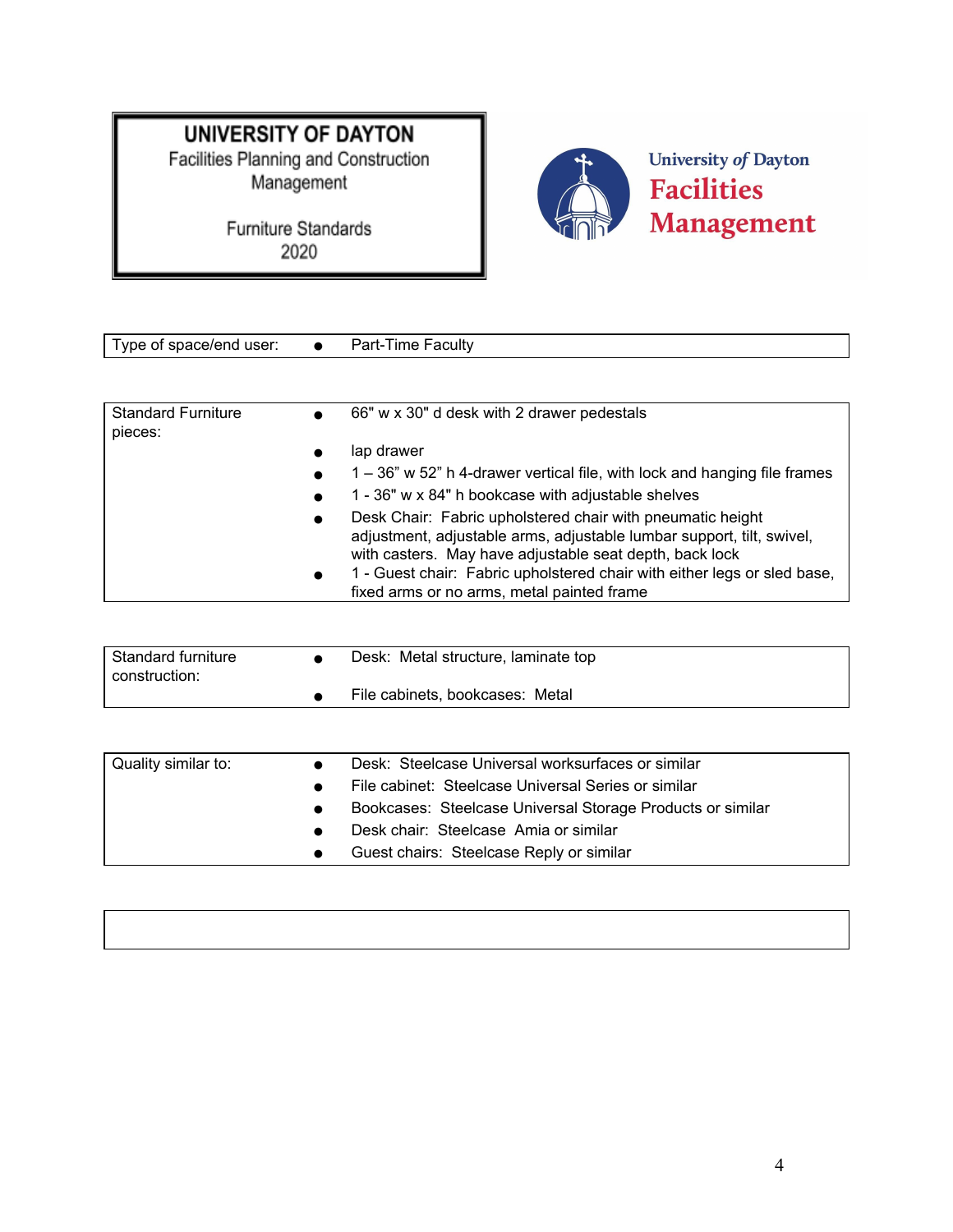Management



| Type of space/end user:              |           | <b>Graduate Assistant</b>                                                                                                                                 |
|--------------------------------------|-----------|-----------------------------------------------------------------------------------------------------------------------------------------------------------|
|                                      |           |                                                                                                                                                           |
| <b>Standard Furniture</b><br>pieces: |           | 60" w x 30" d desk with drawer pedestal                                                                                                                   |
|                                      |           | 1 – 36" w 52" h 4-drawer vertical file, with lock and hanging file frames                                                                                 |
|                                      |           | 1 - 36" w x 84" h bookcase with adjustable shelves $-$                                                                                                    |
|                                      | $\bullet$ | Desk Chair: Fabric upholstered chair with pneumatic height<br>adjustment, adjustable arms, adjustable lumbar support, tilt, swivel,<br>with casters.      |
|                                      |           | 1 - Guest chair: Fabric upholstered chair with either legs or sled<br>base, fixed arms or no arms, metal painted frame – shared between<br>two assistants |

| Standard furniture<br>construction: | Desk: Metal structure, laminate top |
|-------------------------------------|-------------------------------------|
|                                     | File cabinets, bookcases: Metal     |

| Quality similar to: | Desk: Steelcase Universal worksurfaces or similar          |
|---------------------|------------------------------------------------------------|
|                     | File cabinet: Steelcase Universal Series or similar        |
|                     | Bookcases: Steelcase Universal Storage Products or similar |
|                     | Desk chair: Steelcase Leap, Think, Amia or similar         |
|                     | Guest chairs: Steelcase Reply, Move or similar             |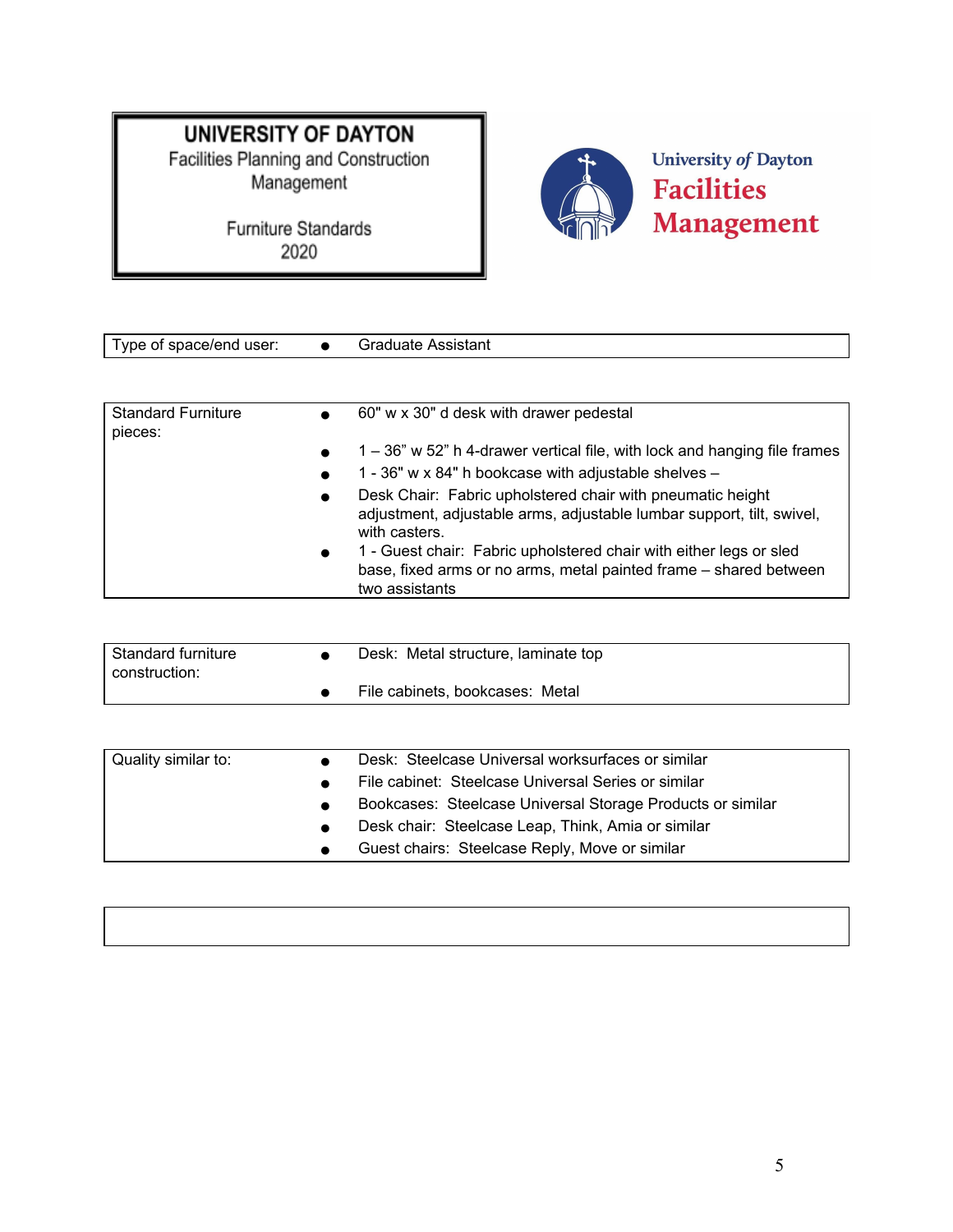Furniture Standards 2020



University of Dayton **Facilities** Management

| Type of space/end<br>user: | Exempt Staff, Grade A                            |
|----------------------------|--------------------------------------------------|
|                            | Assistant, Administrative Assistant<br>(Cubicle) |

| <b>Standard Furniture</b><br>pieces: | 66" w x 30" d desk with drawer pedestal<br>$\bullet$                                                                                                                                                        |
|--------------------------------------|-------------------------------------------------------------------------------------------------------------------------------------------------------------------------------------------------------------|
|                                      | 48" w x 24" d bridge<br>$\bullet$                                                                                                                                                                           |
|                                      | 66" w x 24" d back desk/credenza with 36" w 2 drawer lateral file<br>$\bullet$                                                                                                                              |
|                                      | lap drawer<br>$\bullet$                                                                                                                                                                                     |
|                                      | 65" high panels defining workstation space<br>$\bullet$                                                                                                                                                     |
|                                      | 1-72" w binder bin with under-bin light<br>$\bullet$                                                                                                                                                        |
|                                      | 1 – 36" w 52" h 4-drawer vertical file, with lock and hanging file frames<br>$\bullet$                                                                                                                      |
|                                      | $1 - 36$ " x 65" h bookcase with adjustable shelves<br>$\bullet$                                                                                                                                            |
|                                      | Desk Chair: Fabric upholstered chair with pneumatic height<br>$\bullet$<br>adjustment, adjustable arms, adjustable lumbar support, tilt, swivel,<br>with casters. May have adjustable seat depth, back lock |
|                                      | 1 - Guest chair: Fabric upholstered chair with either legs or sled base,<br>$\bullet$<br>fixed arms or no arms, metal painted frame                                                                         |

| <b>Standard furniture</b><br>construction: | $\bullet$ | Desk, bridge, and back desk/credenza: Metal structure, laminate top                                         |
|--------------------------------------------|-----------|-------------------------------------------------------------------------------------------------------------|
|                                            |           | Panels: Fabric-covered, metal frame, tackable acoustic panels<br>File cabinets, bookcase, binder bin: Metal |

| Quality similar to: |           | Desk, bridge, back desk/credenza, and binder bin: Steelcase<br>Universal worksurfaces or similar<br>File cabinet: Steelcase Universal Series or similar<br>Panels: Answer or similar |
|---------------------|-----------|--------------------------------------------------------------------------------------------------------------------------------------------------------------------------------------|
|                     | $\bullet$ | Bookcases: Steelcase Universal Storage Products or similar                                                                                                                           |
|                     | $\bullet$ | Desk chair: Steelcase Amia or similar                                                                                                                                                |
|                     | $\bullet$ | Guest chairs: Steelcase Reply, or similar                                                                                                                                            |
|                     |           |                                                                                                                                                                                      |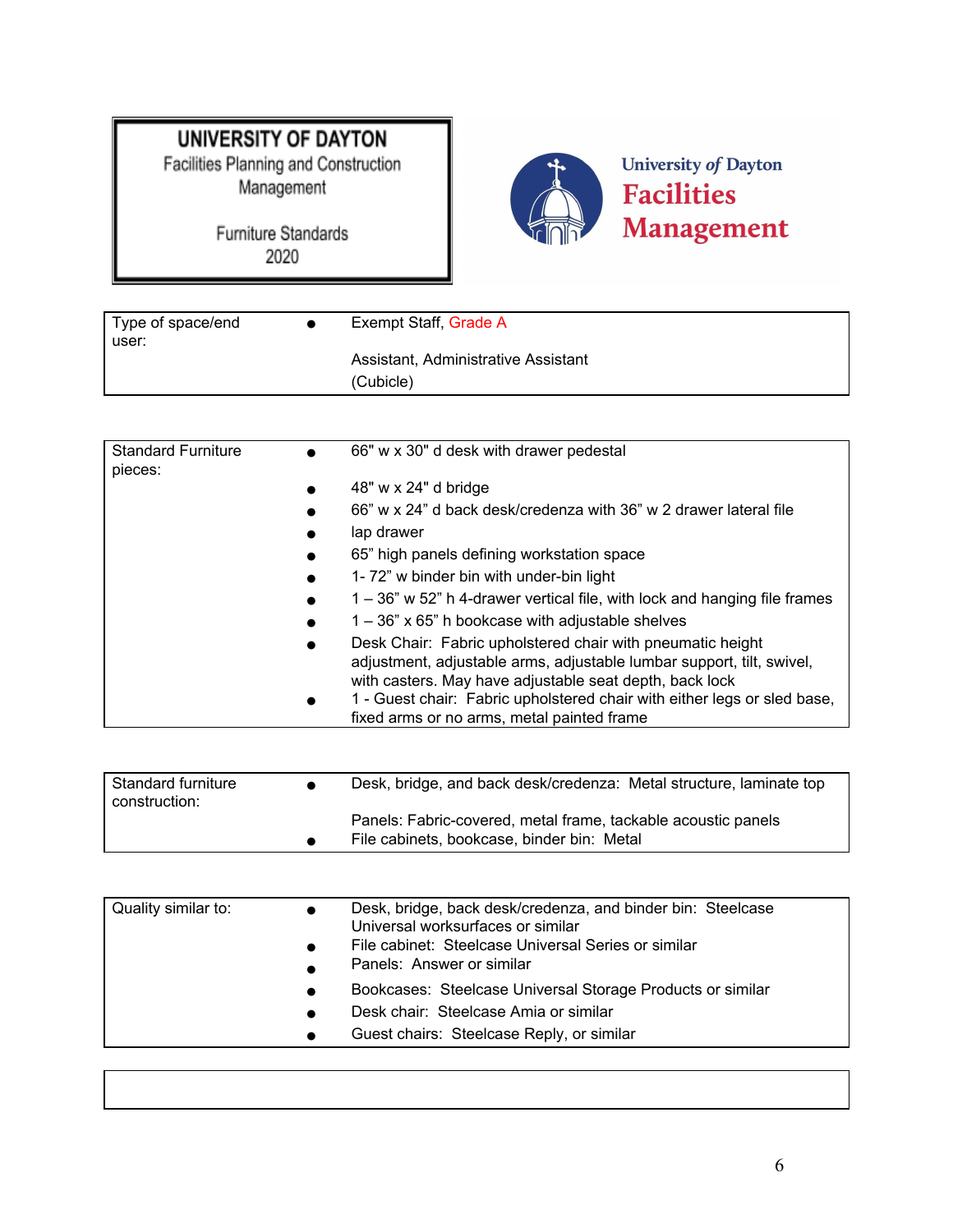

| Type of space/end<br>user:           | Exempt Staff, Grade A                                                                                                                                                                                       |
|--------------------------------------|-------------------------------------------------------------------------------------------------------------------------------------------------------------------------------------------------------------|
|                                      | Assistant, Administrative Assistant                                                                                                                                                                         |
|                                      | (Not within cubicle)                                                                                                                                                                                        |
|                                      |                                                                                                                                                                                                             |
| <b>Standard Furniture</b><br>pieces: | 66" w x 30" d desk with drawer pedestal<br>$\bullet$                                                                                                                                                        |
|                                      | 48" w x 24" d bridge<br>$\bullet$                                                                                                                                                                           |
|                                      | 66" w x 24" d back desk/credenza with 36" w 2 drawer lateral file<br>$\bullet$                                                                                                                              |
|                                      | lap drawer<br>$\bullet$                                                                                                                                                                                     |
|                                      | 2 – 36" w overhead rail mounted binder bin with lights and tackboards<br>$\bullet$                                                                                                                          |
|                                      | 1 – 36" w 52" h 4-drawer vertical file, with lock and hanging file frames<br>$\bullet$                                                                                                                      |
|                                      | $1 - 36$ " x 65" h bookcase with adjustable shelves<br>$\bullet$                                                                                                                                            |
|                                      | Desk Chair: Fabric upholstered chair with pneumatic height<br>$\bullet$<br>adjustment, adjustable arms, adjustable lumbar support, tilt, swivel,<br>with casters. Mav have adiustable seat depth. back lock |

| 1 - Guest chair: Fabric upholstered chair with either legs or sled base, |
|--------------------------------------------------------------------------|
| fixed arms or no arms, metal painted frame                               |

| Standard furniture<br>construction: | Desk, bridge, and back desk/credenza: Metal structure, laminate top |
|-------------------------------------|---------------------------------------------------------------------|
|                                     | File cabinets, bookcase, binder bin: Metal                          |

| Quality similar to: | $\bullet$ | Desk, bridge, back desk/credenza, and binder bin: Steelcase<br>Universal worksurfaces or similar |
|---------------------|-----------|--------------------------------------------------------------------------------------------------|
|                     | $\bullet$ | File cabinet: Steelcase Universal Series or similar                                              |
|                     | $\bullet$ | Bookcases: Steelcase Universal Storage Products or similar                                       |
|                     | $\bullet$ | Desk chair: Amia or similar                                                                      |
|                     | $\bullet$ | Guest chairs: Steelcase Reply or similar                                                         |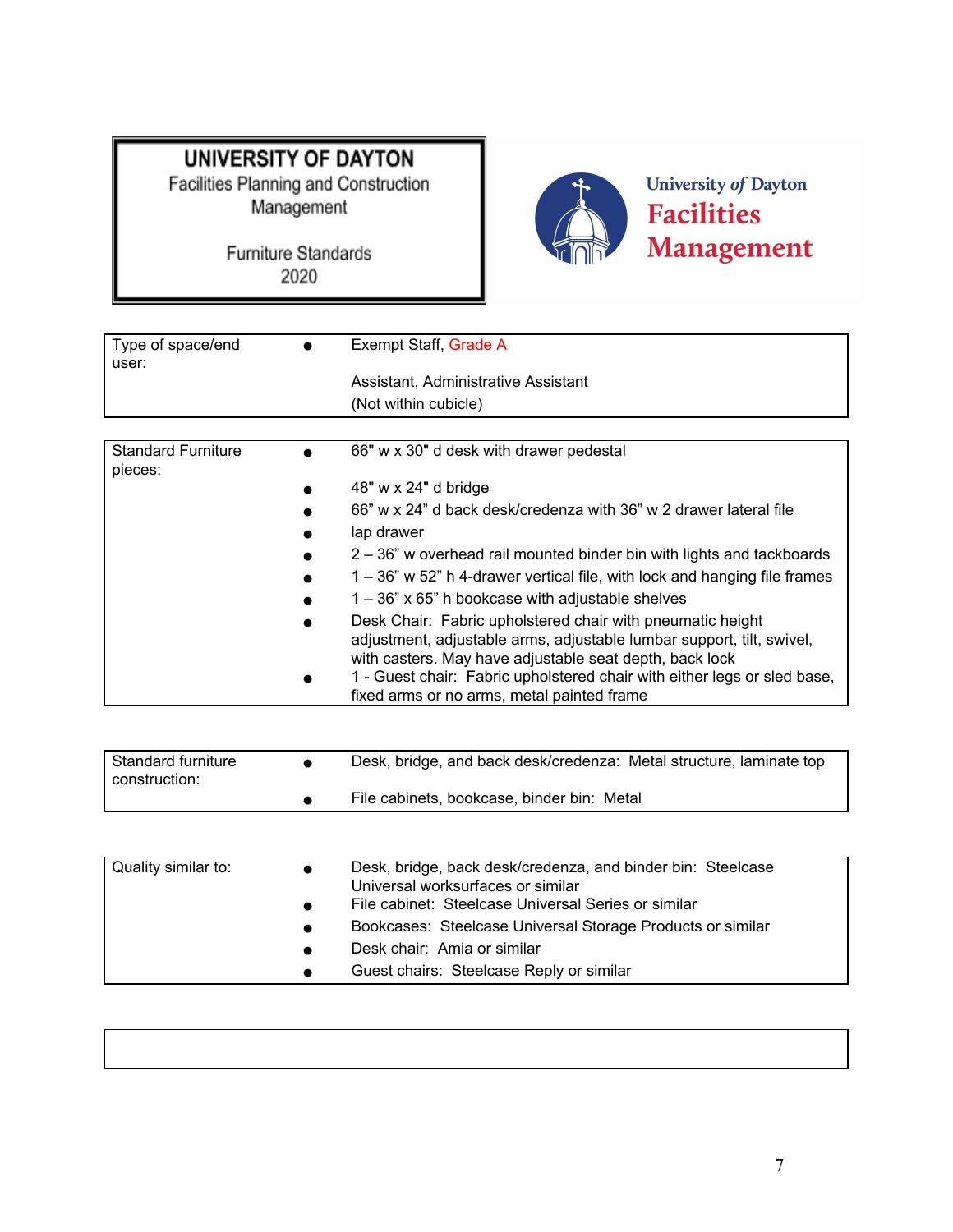

| Type of space/end<br>user:           | Exempt Staff, Grade B                                                                                                                                                                                                                                                                                                    |
|--------------------------------------|--------------------------------------------------------------------------------------------------------------------------------------------------------------------------------------------------------------------------------------------------------------------------------------------------------------------------|
|                                      | Assistant Director, Coordinator, Manager                                                                                                                                                                                                                                                                                 |
|                                      | (Not within cubicle)                                                                                                                                                                                                                                                                                                     |
|                                      |                                                                                                                                                                                                                                                                                                                          |
| <b>Standard Furniture</b><br>pieces: | 66" w x 30" d desk with drawer pedestal                                                                                                                                                                                                                                                                                  |
|                                      | 48" w x 24" d bridge                                                                                                                                                                                                                                                                                                     |
|                                      | 66" w x 24" d back desk/credenza with 36" w 2 drawer lateral file                                                                                                                                                                                                                                                        |
|                                      | lap drawer                                                                                                                                                                                                                                                                                                               |
|                                      | 2 – 36" w overhead rail mounted binder bin with lights and tackboards                                                                                                                                                                                                                                                    |
|                                      | 1 – 36" w 52" h 4-drawer vertical file, with lock and hanging file frames                                                                                                                                                                                                                                                |
|                                      | $1 - 36$ " x 65" h bookcase with adjustable shelves                                                                                                                                                                                                                                                                      |
|                                      | Desk Chair: Fabric upholstered chair with pneumatic height<br>adjustment, adjustable arms, adjustable lumbar support, tilt, swivel,<br>with casters. May have adjustable seat depth, back lock<br>1 - Guest chair: Fabric upholstered chair with either legs or sled base,<br>fixed arms or no arms, metal painted frame |

| Standard furniture<br>construction: | Desk, bridge, and back desk/credenza: Metal structure, laminate top |
|-------------------------------------|---------------------------------------------------------------------|
|                                     | File cabinets, bookcase, binder bin: Metal                          |

| Quality similar to: | $\bullet$ | Desk, bridge, back desk/credenza, and binder bin: Steelcase<br>Universal worksurfaces or similar |
|---------------------|-----------|--------------------------------------------------------------------------------------------------|
|                     | $\bullet$ | File cabinet: Steelcase Universal Series or similar                                              |
|                     | $\bullet$ | Bookcases: Steelcase Universal Storage Products or similar                                       |
|                     | $\bullet$ | Desk chair: Amia or similar                                                                      |
|                     | $\bullet$ | Guest chairs: Steelcase Reply or similar                                                         |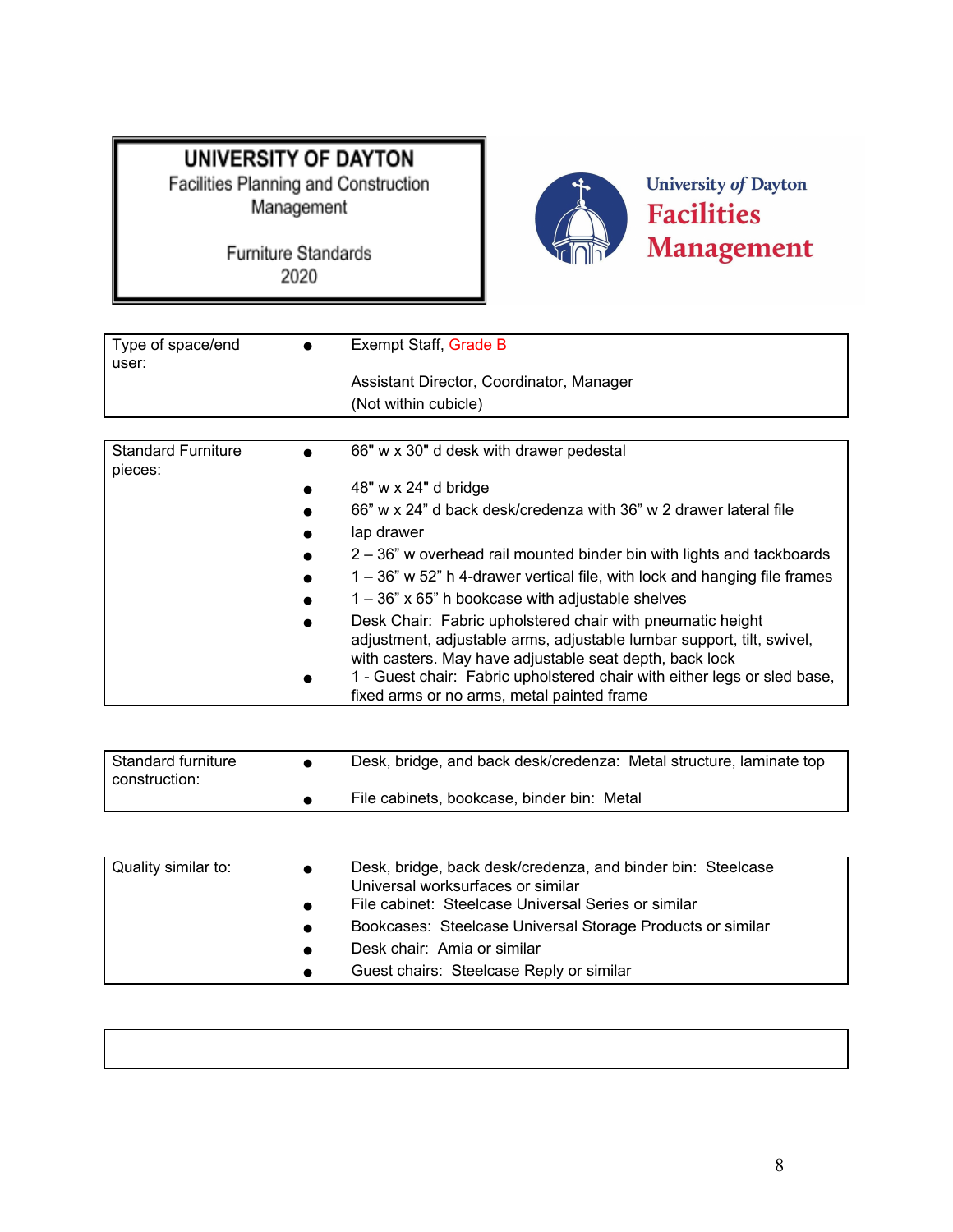# **UNIVERSITY OF DAYTON**

Facilities Planning and Construction<br>Management



| Type of space/end<br>user: | Exempt Staff, Grade B                                 |
|----------------------------|-------------------------------------------------------|
|                            | Assistant Director, Coordinator, Manager<br>(Cubicle) |

| <b>Standard Furniture</b><br>pieces: | 66" w x 30" d desk with drawer pedestal<br>$\bullet$                                                                                                                                                                                                                                                 |
|--------------------------------------|------------------------------------------------------------------------------------------------------------------------------------------------------------------------------------------------------------------------------------------------------------------------------------------------------|
|                                      | 48" w x 24" d bridge<br>$\bullet$                                                                                                                                                                                                                                                                    |
|                                      | 66" w x 24" d back desk/credenza with 36" w 2 drawer lateral file<br>$\bullet$                                                                                                                                                                                                                       |
|                                      | lap drawer<br>$\bullet$                                                                                                                                                                                                                                                                              |
|                                      | 65" high panels defining workstation space<br>$\bullet$                                                                                                                                                                                                                                              |
|                                      | 1-72" w binder bin with under-bin light<br>$\bullet$                                                                                                                                                                                                                                                 |
|                                      | 1 – 36" w 52" h 4-drawer vertical file, with lock and hanging file frames<br>$\bullet$                                                                                                                                                                                                               |
|                                      | $1 - 36$ " x 65" h bookcase with adjustable shelves<br>$\bullet$                                                                                                                                                                                                                                     |
|                                      | Desk Chair: Fabric upholstered chair with pneumatic height<br>$\bullet$<br>adjustment, adjustable arms, adjustable lumbar support, tilt, swivel,<br>with casters. May have adjustable seat depth, back lock<br>1 - Guest chair: Fabric upholstered chair with either legs or sled base,<br>$\bullet$ |
|                                      | fixed arms or no arms, metal painted frame                                                                                                                                                                                                                                                           |

| l Standard furniture<br>construction: | Desk, bridge, and back desk/credenza: Metal structure, laminate top |
|---------------------------------------|---------------------------------------------------------------------|
|                                       | File cabinets, bookcase, binder bin: Metal                          |

| Quality similar to: | $\bullet$              | Desk, bridge, back desk/credenza, and binder bin: Steelcase<br>Universal worksurfaces or similar<br>File cabinet: Steelcase Universal Series or similar<br>Panels: Answer or similar |
|---------------------|------------------------|--------------------------------------------------------------------------------------------------------------------------------------------------------------------------------------|
|                     | $\bullet$<br>$\bullet$ | Bookcases: Steelcase Universal Storage Products or similar<br>Desk chair: Steelcase Amia or similar                                                                                  |
|                     | $\bullet$              | Guest chairs: Steelcase Reply, or similar                                                                                                                                            |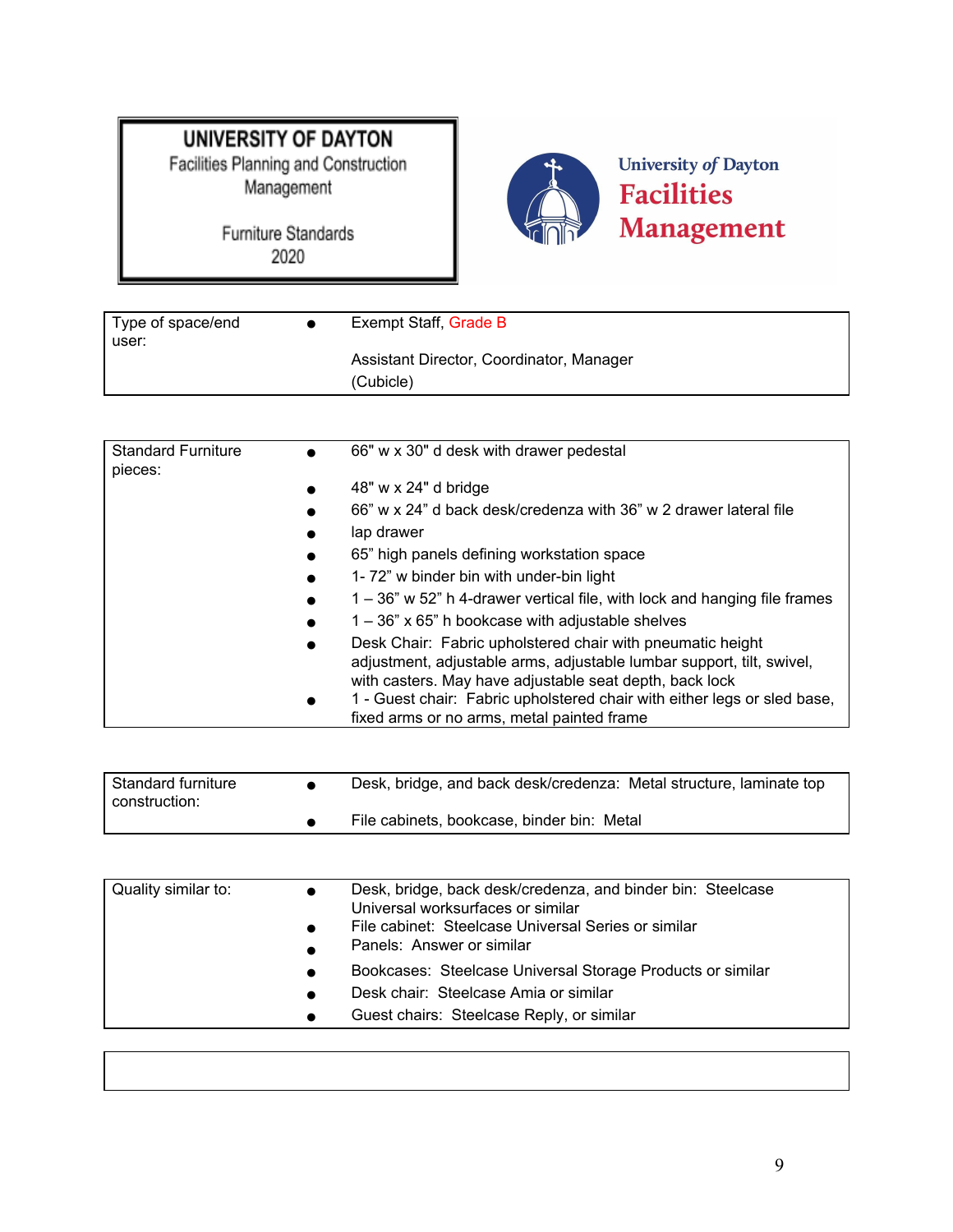Management



| Type of space/end<br>user:           | Exempt Staff, Grade C                                                                                                                                                                          |
|--------------------------------------|------------------------------------------------------------------------------------------------------------------------------------------------------------------------------------------------|
|                                      | Director, Assistant Dean, Assistant Director                                                                                                                                                   |
|                                      |                                                                                                                                                                                                |
| <b>Standard Furniture</b><br>pieces: | "U" shaped work station, 72" x 96"                                                                                                                                                             |
|                                      | $2$ – fixed pedestals                                                                                                                                                                          |
|                                      | 1–72" w overhead rail mounted binder bin with light and tackboard                                                                                                                              |
|                                      | lap drawer                                                                                                                                                                                     |
|                                      | 1 – 36" w 52" h 4-drawer vertical file, with lock and hanging file frames                                                                                                                      |
|                                      | $2 - 36$ " x 84" h bookcases with adjustable shelves                                                                                                                                           |
|                                      | Desk Chair: Fabric upholstered chair with pneumatic height<br>adjustment, adjustable arms, adjustable lumbar support, tilt, swivel,<br>with casters. May have adjustable seat depth, back lock |
|                                      | 4 - Guest chairs: Fabric upholstered chair fixed arms or no arms,<br>metal and plastic frame                                                                                                   |
|                                      | 42" dia. Conference Table                                                                                                                                                                      |

| Standard furniture<br>construction: | Desk, bridge, and back desk/credenza: Metal structure, woodgrain<br>laminate top<br>File cabinets, bookcase, binder bin: Metal<br>Table: Woodgrain laminate top with vinyl or pvc edge, metal pedestal<br>base |
|-------------------------------------|----------------------------------------------------------------------------------------------------------------------------------------------------------------------------------------------------------------|
|                                     |                                                                                                                                                                                                                |
| Quality similar to:                 | Desk, bridge, back desk/credenza, and binder bin: Steelcase<br>$\bullet$<br>Universal worksurfaces, Steelcase Context or similar<br>File cabinet: Steelcase Universal Series file cabinet or similar           |
|                                     | Bookcase: Steelcase Universal Storage Products or similar                                                                                                                                                      |
|                                     | Table: Universal table or similar                                                                                                                                                                              |
|                                     | Desk chair:, Amia or similar                                                                                                                                                                                   |
|                                     | Guest chairs: Steelcase Reply or similar                                                                                                                                                                       |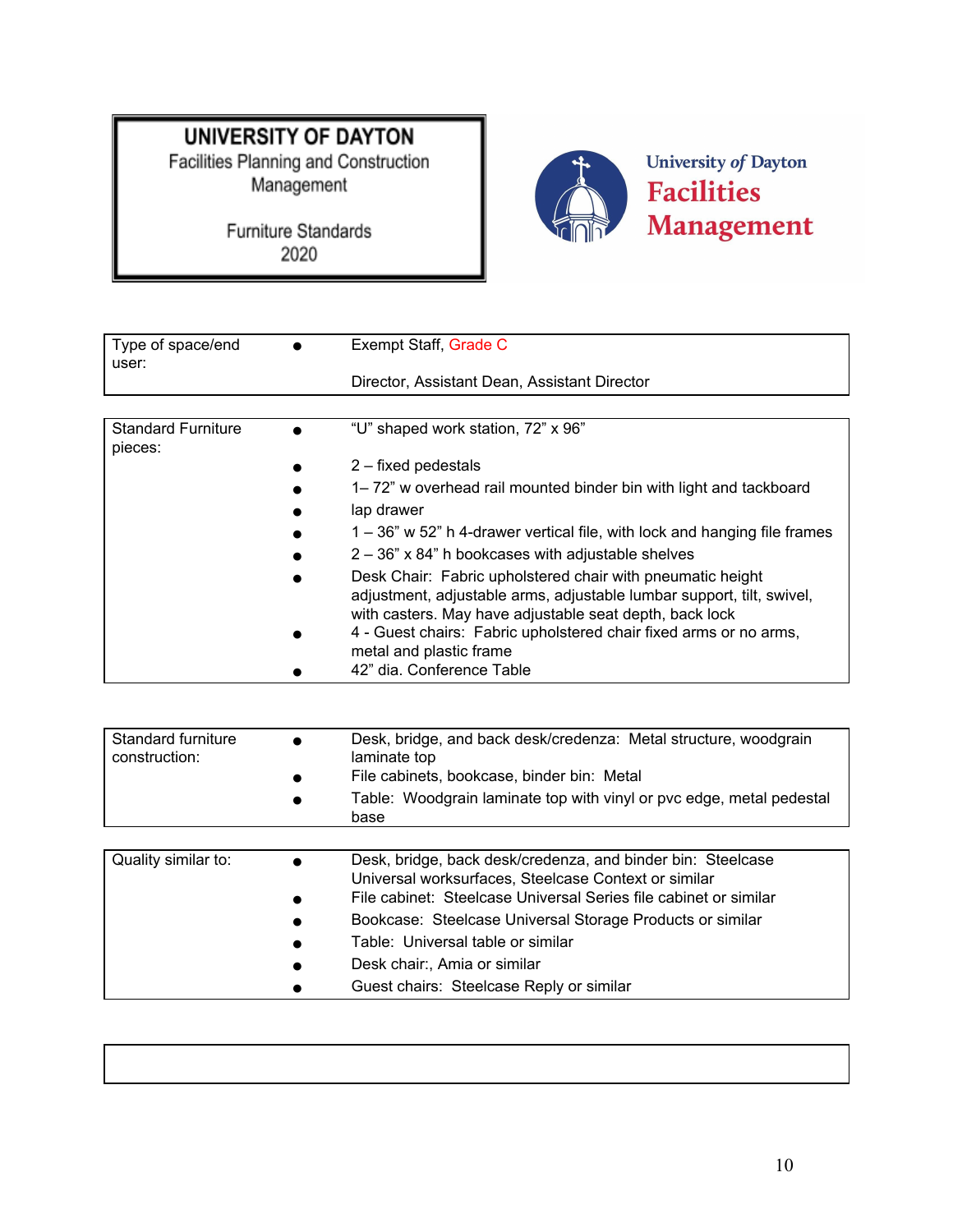

| Type of space/end user:              | Exempt Staff, Grade D                                                                                                                                                                                                                                                                                                  |  |
|--------------------------------------|------------------------------------------------------------------------------------------------------------------------------------------------------------------------------------------------------------------------------------------------------------------------------------------------------------------------|--|
|                                      | Assistant Vice President, Associate Dean, Director                                                                                                                                                                                                                                                                     |  |
|                                      |                                                                                                                                                                                                                                                                                                                        |  |
| <b>Standard Furniture</b><br>pieces: | "U" shaped work station, 100" x 144"                                                                                                                                                                                                                                                                                   |  |
|                                      | 1 – fixed pedestal                                                                                                                                                                                                                                                                                                     |  |
|                                      | 1 – 30" 2 drawer lateral file under credenza                                                                                                                                                                                                                                                                           |  |
|                                      | 1 – 36" 2 drawer lateral file under credenza                                                                                                                                                                                                                                                                           |  |
|                                      | $1 - 72$ " w binder bin with light with tackboard                                                                                                                                                                                                                                                                      |  |
|                                      | lap drawer                                                                                                                                                                                                                                                                                                             |  |
|                                      | 1 – 36" w 52" h 4-drawer vertical file, with lock and hanging file frames                                                                                                                                                                                                                                              |  |
|                                      | $2 - 36$ " x 65" h bookcases with adjustable shelves                                                                                                                                                                                                                                                                   |  |
|                                      | Desk Chair: Fabric upholstered chair with pneumatic height<br>adjustment, adjustable arms, adjustable lumbar support, tilt, swivel,<br>with casters. May have adjustable seat depth, back lock<br>6 - Guest chairs: Fabric upholstered chair fixed arms or no arms,<br>metal and plastic frame<br>72" Conference Table |  |

| Standard furniture<br>construction: | Desk, bridge, and back desk/credenza: Metal structure, with laminate<br>top (wood grain laminate ok) |
|-------------------------------------|------------------------------------------------------------------------------------------------------|
|                                     | File cabinets, binder bin: Metal, or metal with wood front                                           |
|                                     | Bookcase: Metal                                                                                      |
|                                     | Table: Laminate top with vinyl or pvc edge, metal pedestal base                                      |

| Quality similar to: | Desk, bridge, back desk/credenza, and binder bin: Steelcase<br>Universal worksurfaces, Steelcase Context or similar<br>File cabinet: Steelcase Universal Series file cabinet or similar<br>Table: Universal table or similar<br>Desk chair: Steelcase Leap, Think, Amia or similar<br>Guest chairs: Steelcase Think or similar |
|---------------------|--------------------------------------------------------------------------------------------------------------------------------------------------------------------------------------------------------------------------------------------------------------------------------------------------------------------------------|
|---------------------|--------------------------------------------------------------------------------------------------------------------------------------------------------------------------------------------------------------------------------------------------------------------------------------------------------------------------------|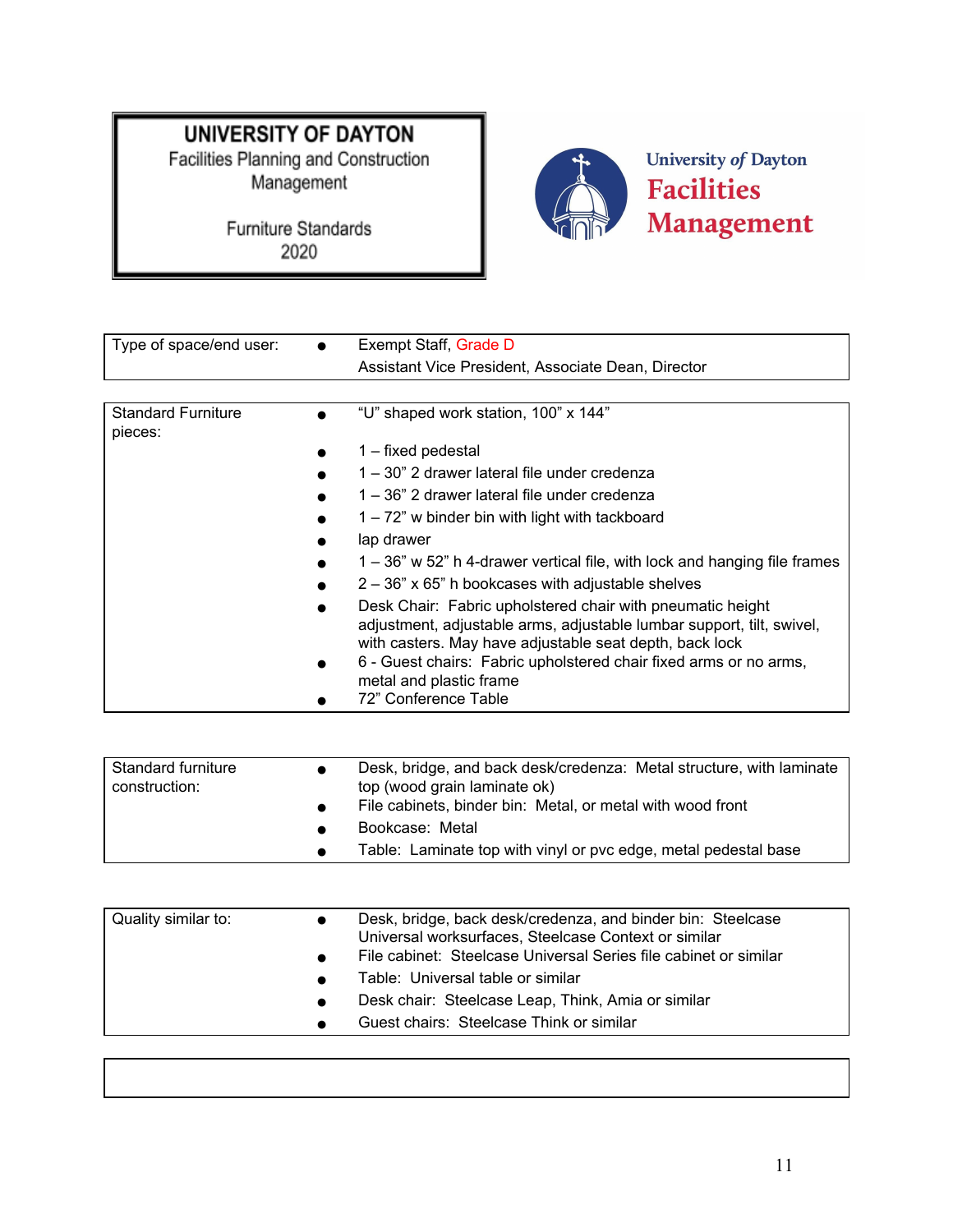Furniture Standards 2020



# **Facilities** Management

| Type of space/end user:              | <b>Exempt Staff, Grade E</b>                                                                                                                                                                                                                                                                                                                                              |
|--------------------------------------|---------------------------------------------------------------------------------------------------------------------------------------------------------------------------------------------------------------------------------------------------------------------------------------------------------------------------------------------------------------------------|
|                                      | Vice President, CIO, Dean                                                                                                                                                                                                                                                                                                                                                 |
|                                      |                                                                                                                                                                                                                                                                                                                                                                           |
| <b>Standard Furniture</b><br>pieces: | 72" w x 36" d desk with drawer pedestal                                                                                                                                                                                                                                                                                                                                   |
|                                      | 48" w x 24" d bridge                                                                                                                                                                                                                                                                                                                                                      |
|                                      | 72" w x 24" d back desk/credenza with drawer pedestal                                                                                                                                                                                                                                                                                                                     |
|                                      | lap drawer                                                                                                                                                                                                                                                                                                                                                                |
|                                      | 72" w binder bin with tackboard and under-bin light                                                                                                                                                                                                                                                                                                                       |
|                                      | $1 - 36$ " w 52" h 4-drawer vertical file, with lock and hanging file frames                                                                                                                                                                                                                                                                                              |
|                                      | $2 - 36$ " x 65" h bookcases with adjustable shelves                                                                                                                                                                                                                                                                                                                      |
|                                      | Desk Chair: Leather or fabric upholstered chair with pneumatic height<br>adjustment, adjustable arms, adjustable lumbar support, tilt, swivel, with<br>casters. May have adjustable seat depth, back lock<br>6 - Guest chairs: Fabric or leather upholstered chair with casters, fixed<br>$\bullet$<br>arms or no arms, metal or wood frame<br>36" x 72" Conference Table |

| Standard furniture<br>construction: |           | Desk, bridge, and back desk/credenza: Wood structure, wood top      |
|-------------------------------------|-----------|---------------------------------------------------------------------|
|                                     |           | File cabinets, bookcase, binder bin: Wood, or metal with wood front |
|                                     |           | Bookcase: Wood                                                      |
|                                     | $\bullet$ | Table: Wood edge, with wood base                                    |

| Quality similar to: | $\bullet$ | Desk, bridge, back desk/credenza, and binder bin: Steelcase Elective<br>Elements, or similar<br>File cabinet: Steelcase Walden, or similar<br>Table: Steelcase Convene, or similar<br>Desk chair: Steelcase Leap, Chord, Gesture, Siento or similar |
|---------------------|-----------|-----------------------------------------------------------------------------------------------------------------------------------------------------------------------------------------------------------------------------------------------------|
|                     | $\bullet$ | Guest chairs: Steelcase Chord, Siento or similar                                                                                                                                                                                                    |